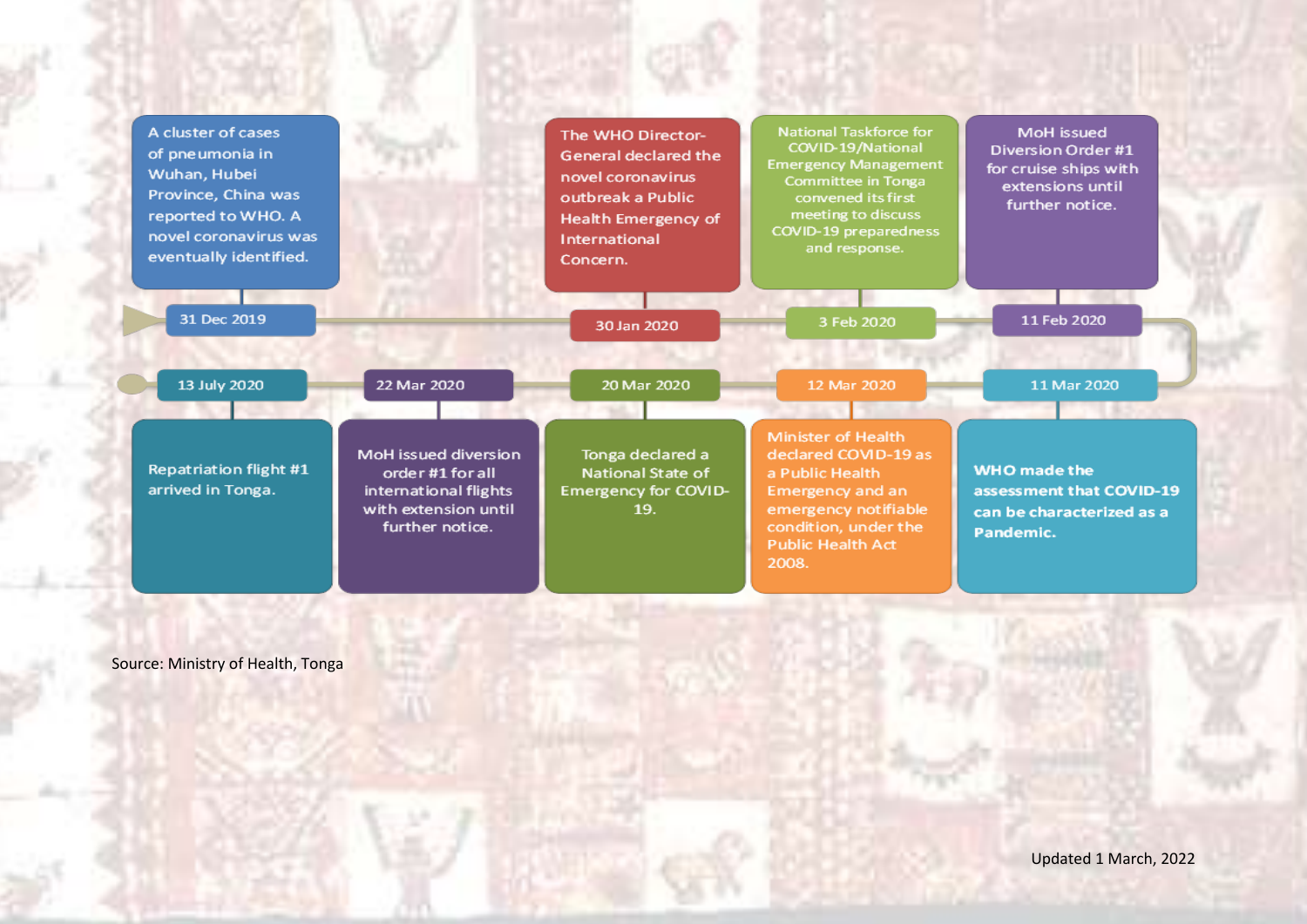| <b>Date</b>   | <b>Items</b>                                                                                                                                                                                                                                                                                          |
|---------------|-------------------------------------------------------------------------------------------------------------------------------------------------------------------------------------------------------------------------------------------------------------------------------------------------------|
| 31 Dec 2019   | Cluster of pneumonia in Wuhan, Hubei Province, China was reported to WHO. A novel coronavirus was eventually<br>identified                                                                                                                                                                            |
| 27th Jan 2020 | First COVID-19 health travel advisory for Tonga issued enforcing all international inbound travellers to fill in the Health<br>Custom Form to assess potential signs and symptoms and exposure to 2019-nCov (later changed to COVID-19)                                                               |
| 30th Jan 2020 | The WHO Director General declared the novel corona virus outbreak a Public Health Emergency of International Concern<br>(see link)                                                                                                                                                                    |
|               | Ministry of Health border control team (Environmental Health Team) start scanning of international travellers                                                                                                                                                                                         |
| 3 Feb 2020    | Tonga National Task Force for COVID-19 joined with National Emergency Management Committee and convene its first<br>meeting to discuss COVID-19 preparedness and response                                                                                                                             |
|               | Second health travel advisory for Tonga issued enforcing all international inbound travellers to fill in the Health Custom<br>Form to assess potential signs and symptoms and exposure to 2019-nCov (later changed to COVID-19)                                                                       |
| 11 Feb 2020   | MOH issued Diversion Order no. 1 for international cruise ships and all international inbound watercrafts to be diverted<br>away from Tonga until further notice on its renewal date                                                                                                                  |
| 15 Feb 2020   | Third health travel advisory for Tonga issued enforcing all international inbound travellers to fill in the Health Custom<br>Form to assess potential signs and symptoms and exposure to COVID-19                                                                                                     |
| 03 March 2020 | Fourth health travel advisory for Tonga issued enforcing all international inbound travellers to fill in the Health Custom<br>Form to assess potential signs and symptoms and exposure to COVID-19                                                                                                    |
| 11 March 2020 | WHO made the assessment that COVID-19 can be characterized as pandemic (see link)                                                                                                                                                                                                                     |
| 12 March 2020 | Tonga Minister for Health declared COVID-19 as Public Health Emergency and an Emergency Notifiable Conditions<br>under the Public Health Act 2008. A state of Public Health Emergency declared and start to enforce health protection<br>measures and instructions such as avoiding of mass gathering |
| 18 March 2020 | Fifth health travel advisory for Tonga issued listing 46 countries with community transmissions and stating conditions<br>to meet before enabling travellers from these countries to enter Tonga if conditions are met                                                                                |
| 20 March 2020 | Tonga declared a State of National Emergency for COVID-19 under the Emergency Management Act 2007 supported by<br>Tonga Public Health Act 2008.                                                                                                                                                       |
| 22 March 2020 | Sixth travel advisory for Tonga issued diverting all international flight to Tonga for the next two weeks and raising alert<br>level from high to very high in alignment with WHO global risk assessment.                                                                                             |
|               | MOH issued diversion order no. 1 for all inbound international flight-Temporary closure of border for all international<br>travels                                                                                                                                                                    |
| 23 March 2020 | First National Instruction for Mass Gathering issued by the Minister of Health under the Public Health Act. It reduced<br>certain mass gatherings to 20 indoors and 40 outdoors. Exception were allowed for workplaces, schools, markets and<br>super markets and public transportation               |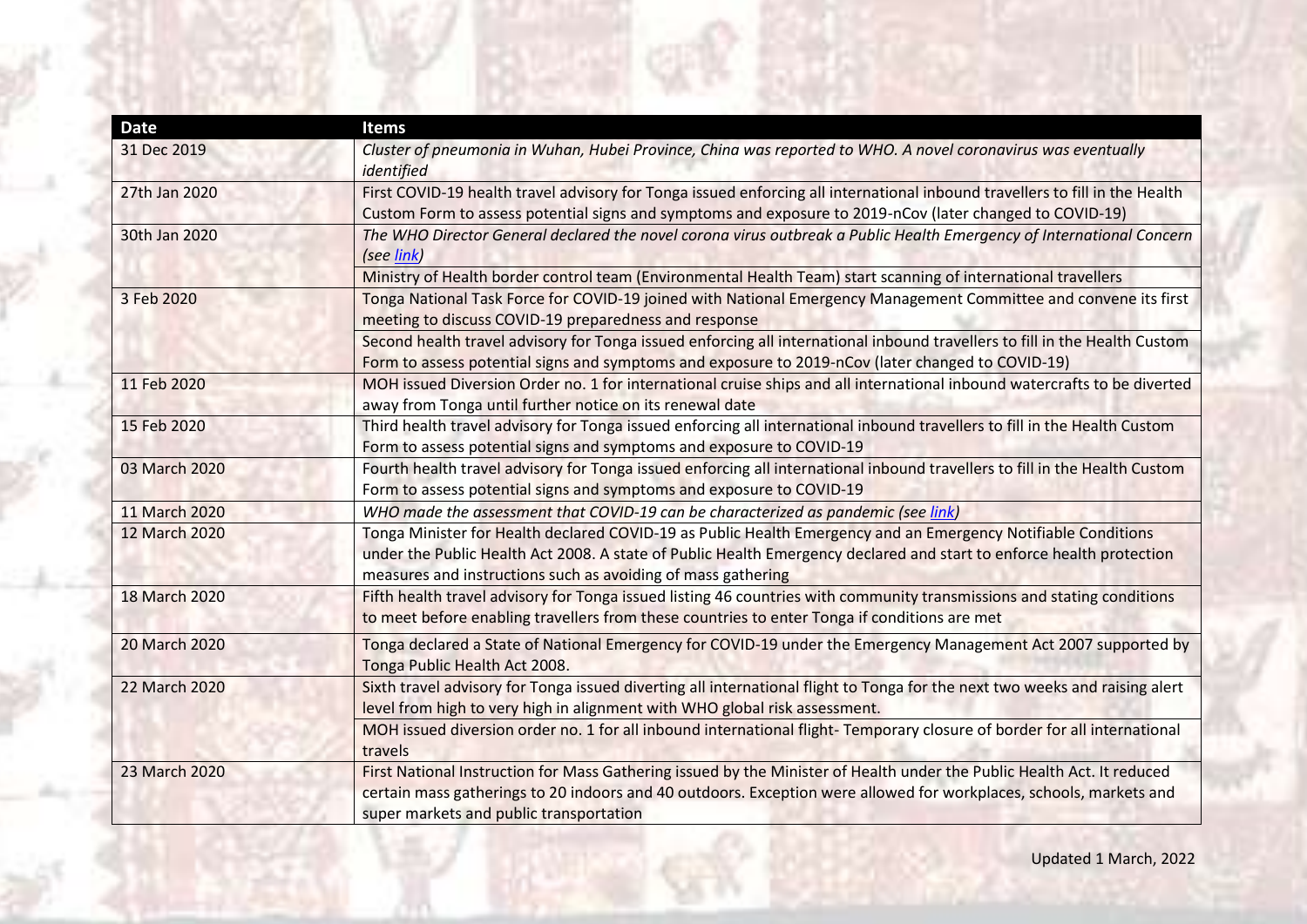| 26 March 2020                | Tonga's first National Lockdown Notice issued to be effective on 29th March to 5th April 2020 restricting national<br>movements including the above exception places. The only exceptions were for "essential workers/services". National<br>curfew from 8pm to 6pm                            |  |
|------------------------------|------------------------------------------------------------------------------------------------------------------------------------------------------------------------------------------------------------------------------------------------------------------------------------------------|--|
| 29 March 2020                | One week National Lockdown effective date                                                                                                                                                                                                                                                      |  |
| 03 April 2020                | Renewal of the initial National Lockdown Notice for another one week from 5th to 12th April 2020                                                                                                                                                                                               |  |
| 05 April 2020                | Further suspension of all international flights indefinitely                                                                                                                                                                                                                                   |  |
|                              | Effective date for renewal of National Lockdown Notice                                                                                                                                                                                                                                         |  |
|                              | Marine Security Committee issued its first version of Procedures for handling all foreign cargo vessels including tankers<br>during COVID-19                                                                                                                                                   |  |
| 08 April 2020                | Special State of Emergency under Emergency Management Act to enable preparedness and response for TC Harold                                                                                                                                                                                    |  |
| 09 April 2020                | TC Harold entered Tongan waters around 01:00hrs, with damage to infrastructure and environment in Tongatapu and<br>'Eua mainly caused by king tides associated with the strong winds during the cyclone                                                                                        |  |
| 12 April 2020                | Two weeks National Lockdown ended                                                                                                                                                                                                                                                              |  |
| 17 April 2020                | Renewal of the State of Emergency under Emergency Management Act 2007 for another month                                                                                                                                                                                                        |  |
|                              | National COVID-19 Restriction Notice issued for one week                                                                                                                                                                                                                                       |  |
| 24 April 2020                | Renewal of National COVID-19 Restriction Notice until further notice                                                                                                                                                                                                                           |  |
| 1 May 2020                   | Renewal of the most recent National COVID-19 Restriction Notice for two weeks                                                                                                                                                                                                                  |  |
| 15 May 2020                  | Monthly renewal of the State of Emergency under Emergency Management Act 2007                                                                                                                                                                                                                  |  |
|                              | Review of the most recent National COVID-19 Restriction Notice including reducing curfew hrs to 7 hrs from 10:00pm<br>to 05:00am and slowly granting permission for night clubs and bars to operate on certain days only during the week,                                                      |  |
|                              | with public health measures still in place                                                                                                                                                                                                                                                     |  |
| 11 June 2020                 | Renewal of the State of Emergency for another month                                                                                                                                                                                                                                            |  |
|                              | Update of the National COVID-19 Restriction Notice applicable for one month.<br>Revision including further reducing curfew hrs to 5 hrs from 12:00am to 05:00hrs and slowly enabling business to open<br>any day however keeping enforcing the social distancing and hand hygiene requirements |  |
| 8 July 2020                  | National COVID-19 Restriction Notice slightly changed its name to National COVID-19 Restriction Directions with similar<br>requirements as the most recent version                                                                                                                             |  |
|                              | Monthly renewal of the SOE                                                                                                                                                                                                                                                                     |  |
| 13 July 2020                 | First repatriation flight arrived in Tonga from NZ since border closure on March 23rd and undergone 2 weeks<br>quarantine in government designated facilities (see Disaster Dashboard to access list of repatriation flights)                                                                  |  |
| 04 August 2020               | Monthly renewal of the SOE                                                                                                                                                                                                                                                                     |  |
| <b>31 August 2020</b>        | Renewal of National COVID-19 Restriction Directions with very minor changes to the most recent version                                                                                                                                                                                         |  |
| 28 Sept 2020 / 26 Oct 2020 / | Monthly renewal of the SOE                                                                                                                                                                                                                                                                     |  |
| 23 Nov 2020 / 21 Dec 2020    |                                                                                                                                                                                                                                                                                                |  |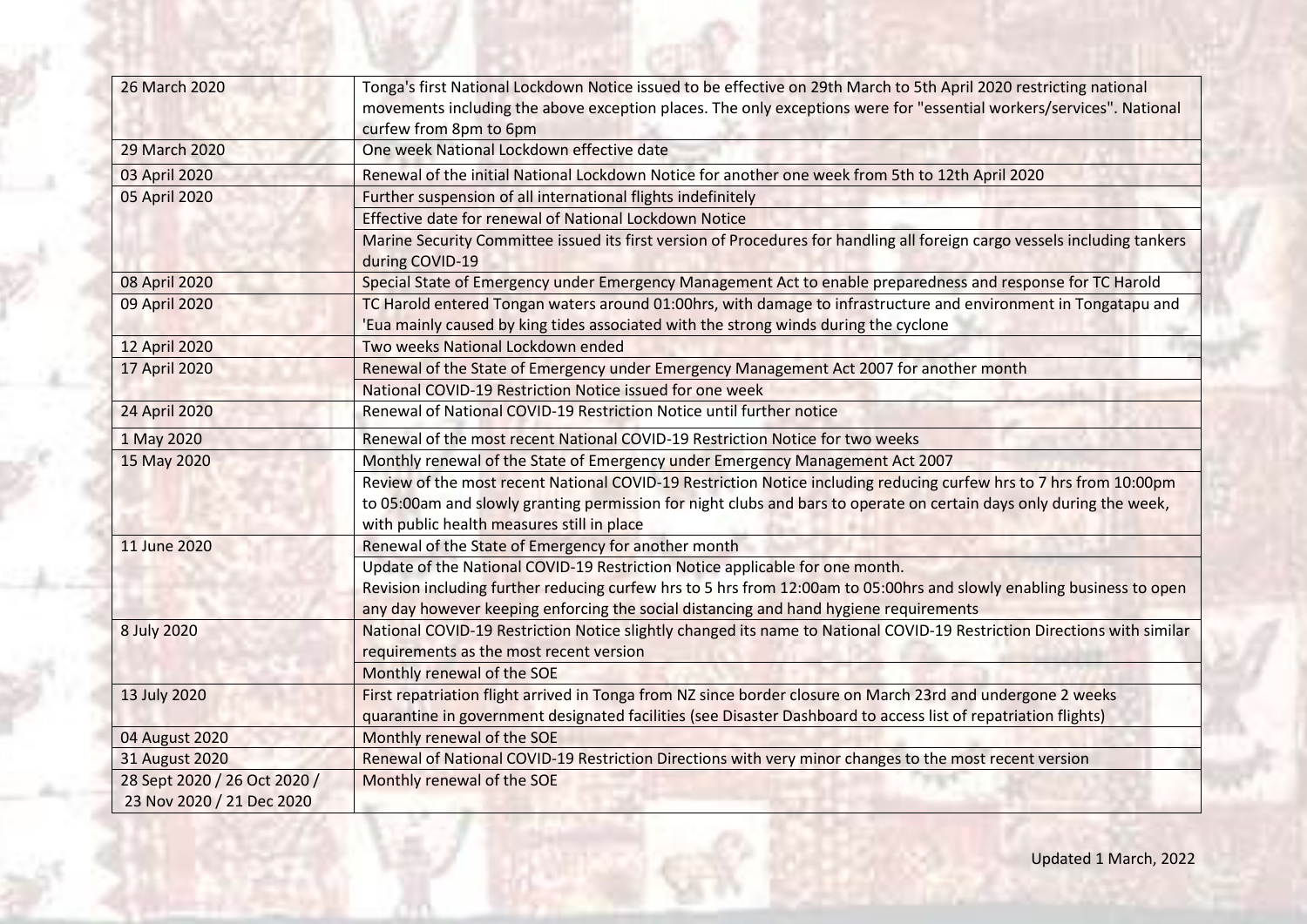| 2021                  |                                                                                                                                                                     |  |
|-----------------------|---------------------------------------------------------------------------------------------------------------------------------------------------------------------|--|
| 18 Jan 2021           | Renewal of National COVID-19 Restriction Directions similar to the most recent version from 18 January 2021 to 15 <sup>th</sup><br>February 2021                    |  |
|                       | Monthly renewal of the SOE from 18 January 2021 to 15 <sup>th</sup> February 2021                                                                                   |  |
| 15 Feb 2021           | Monthly renewal of the SOE from 15 <sup>th</sup> February 2021 to 15 <sup>th</sup> March 2021                                                                       |  |
|                       | Renewal of National COVID-19 Restriction Directions similar to the most recent version from 15 <sup>th</sup> February 2021 to 15 <sup>th</sup><br><b>March 2021</b> |  |
| 15 March 2021         | Monthly renewal of the SOE from 15 <sup>th</sup> March 2021 to 12 <sup>th</sup> April 2021                                                                          |  |
|                       | Renewal of National COVID-19 Restriction Directions similar to the most recent version from 15 <sup>th</sup> March 2021 to 12 <sup>th</sup><br><b>April 2021</b>    |  |
| 31 March 2021         | Ministry of Health confirmed the Kingdom received the first batch of COVID19 Astra Zeneca vaccines at Fua'amotu                                                     |  |
| 12 April 2021         | Monthly renewal of the SOE from 12 <sup>th</sup> April 2021 to 10 <sup>th</sup> May 2021                                                                            |  |
|                       | Renewal of National COVID-19 Restriction Directions similar to the most recent version from 12 <sup>th</sup> April 2021 to 10 <sup>th</sup> May<br>2021             |  |
| 15 April 2021         | Vaccination roll out to front liners commenced                                                                                                                      |  |
| 19 April 2021         | Vaccination to priority in the communities (over 45 years and over 18s with NCDs and persons with disabilities)                                                     |  |
| 10 May 2021           | Monthly renewal of the SOE from 10 <sup>th</sup> May 2021 to 7 <sup>th</sup> June 2021                                                                              |  |
|                       | Renewal of National COVID-19 Restriction Directions similar to the most recent version from 10 <sup>th</sup> May 2021 to 7 <sup>th</sup> June<br>2021               |  |
| 06 June 2021          | Monthly renewal of the SOE from 7th June 2021 to 5th July 2021                                                                                                      |  |
|                       | Renewal of National COVID-19 Restriction Directions similar to the most recent version from 7 <sup>th</sup> June 2021 to 5 <sup>th</sup> July<br>2021               |  |
| 24 June 2021          | Second vaccination roll out commenced for those who have received their first dose                                                                                  |  |
| 05 July 2021          | Monthly renewal of the SOE from 5 <sup>th</sup> July 2021 to 02 August 2021                                                                                         |  |
|                       | Renewal of National COVID-19 Restriction Directions similar to the most recent version from 5 <sup>th</sup> July 2021 to 02 August<br>2021                          |  |
| 29 July 2021          | Vaccination roll out commenced in Vava'u                                                                                                                            |  |
| 02 August 2021        | Monthly renewal of the SOE from 02 August 2021 to 30 <sup>th</sup> August 2021                                                                                      |  |
|                       | Renewal of National COVID-19 Restriction Directions similar to the most recent version 02 August 2021 to 30 <sup>th</sup> August<br>2021                            |  |
| <b>30 August 2021</b> | Monthly renewal of the SOE from 30 <sup>th</sup> August 2021 to 27 September 2021                                                                                   |  |
|                       | Renewal of National COVID-19 Restriction Directions similar to the most recent version to from 30 <sup>th</sup> August 2021 to 27<br>September 2021                 |  |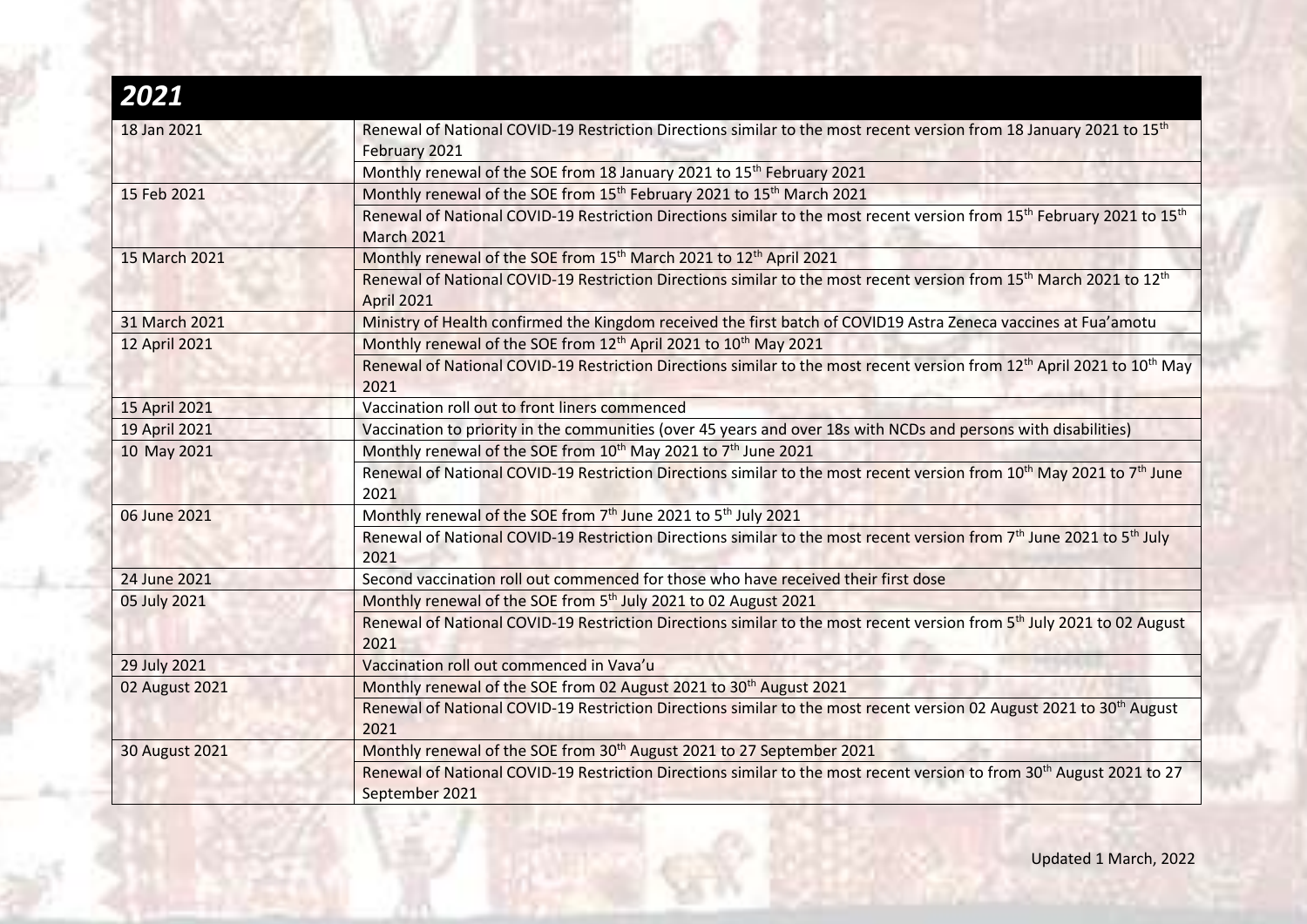| <b>Date</b>               | <b>Items</b>                                                                                                                              |
|---------------------------|-------------------------------------------------------------------------------------------------------------------------------------------|
| 27 September 2021         | Monthly renewal of the SOE from 27 <sup>th</sup> September 2021 to 25 October 2021                                                        |
|                           | Renewal of National COVID-19 Restriction Directions similar to the most recent version to 25 October 2021                                 |
| 25 October 2021           | Monthly renewal of the SOE to 22 November 2021                                                                                            |
|                           | Renewal of National COVID-19 Restriction Directions similar to the most recent version to 29 November 2021                                |
| 21 October 2021           | Roll out of Pfizer vaccination to school children aged $12 - 17$ years commencing in Tongatapu                                            |
| 29 October 2021           | PM announced Tonga's first positive test for COVID19 in Tonga                                                                             |
| 1 November 2021           | National COVID19 Lockdown (Tongatapu) Restrictions Directions commencing 12.01AM Tuesday 02 November 2021 to                              |
|                           | 11.59PM Monday 08 November 2021                                                                                                           |
| 02 Nov - 08 November 2021 | Tongatapu Lockdown to contain COVID19 from historical case from Christchurch, New Zealand                                                 |
| 22 November 2021          | Monthly renewal of the SOE to 20 December 2021                                                                                            |
|                           | Renewal of National COVID-19 Restriction Directions similar to the most recent version to 20 December 2021                                |
| 20 December 2021          | Monthly renewal of SOE to 17 January 2022, 8pm                                                                                            |
|                           | Renewal of National COVID19 Restriction Directions similar to the most recent version to 17 January 2022                                  |
|                           | EXCEPT for 31 December 2021 when curfew will be from 2am to 5am, AND                                                                      |
|                           | during prayer week from Monday 3 <sup>rd</sup> January to Friday 7 <sup>th</sup> January 2022 curfew will be from 12am (midnight) to 3am. |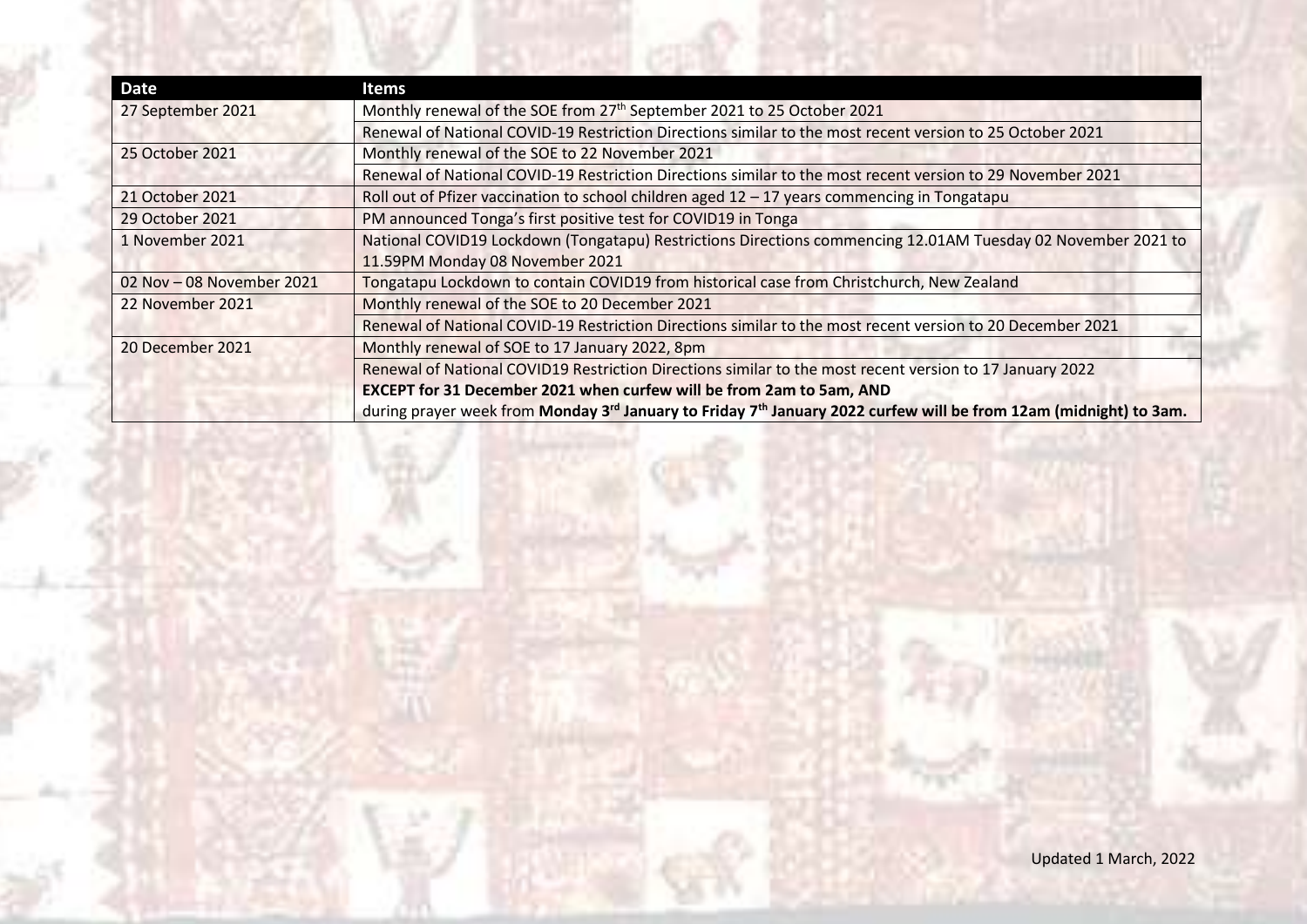| $2021 - 2022$     |                                                                                                                                                                                                                                           |
|-------------------|-------------------------------------------------------------------------------------------------------------------------------------------------------------------------------------------------------------------------------------------|
| 17 January, 2022  | Renewal of the National COVID-19 Restrictions Directions similar to the most recent version from 20 <sup>th</sup> December, 2021<br>to 17 <sup>th</sup> January, 2022                                                                     |
|                   | Monthly renewal of the SOE from 20 <sup>th</sup> December, 2021 to 17 <sup>th</sup> January, 2022                                                                                                                                         |
|                   | Renewal of the National COVID-19 Restrictions Directions similar to the most recent version from 17 <sup>th</sup> January, 2022 to<br>14th February, 2022                                                                                 |
|                   | Monthly renewal of the SOE from 16 <sup>th</sup> January, 2022 to 13 <sup>th</sup> February, 2022                                                                                                                                         |
| 01 February, 2022 | Tonga recorded the first two community transmissions of COVID-19 cases                                                                                                                                                                    |
|                   | Renewal of the National COVID-19 Lockdown Restrictions Directions similar to the most recent version from 02 <sup>nd</sup><br>February, 2022 until further notice and upon review of the Directions every 48 hours                        |
| 04 February, 2022 | Renewal of the National COVID-19 Lockdown Restrictions Directions similar to the most recent version from 04 <sup>th</sup><br>February, 2022 until further notice and upon review of the Directions every 48 hours                        |
| 06 February, 2022 | Renewal of the National COVID-19 Lockdown Restrictions (Tongatapu and Vava'u Islands) Directions similar to the most<br>recent version from 06 <sup>th</sup> February, 2022 to 20 <sup>th</sup> February, 2022 unless further reviewed.   |
|                   | Monthly renewal of the SOE from 06 <sup>th</sup> February, 2022 to 20 <sup>th</sup> February, 2022                                                                                                                                        |
| 08 February, 2022 | 14 active COVID-19 cases confirmed                                                                                                                                                                                                        |
|                   | Renewal of the National COVID-19 Lockdown Restrictions (Vaini and Pili areas) Directions similar to the most recent<br>version from 08 <sup>th</sup> February, 2022 until further notice and upon review of the Directions every 48 hours |
| 09 February, 2022 | 34 active COVID-19 cases confirmed                                                                                                                                                                                                        |
| 10 February, 2022 | 65 positive COVID-19 cases recorded - 64 cases in Tongatapu and 1 in Vava'u                                                                                                                                                               |
| 11 February, 2022 | 109 active COVID-19 cases confirmed                                                                                                                                                                                                       |
| 14 February, 2022 | Total of 139 positive COVID-19 Omicron cases confirmed with 1 case recovered and released on 11 <sup>th</sup> February, 2022<br>138 positive cases being monitored by MOH, 6 in Vava'u and 132 in Tongatapu<br>Tonga's vaccination rate:  |
|                   | 98% (75,567) of those who have had their first dose with 211 new doses given out since Friday, 11 <sup>th</sup> February,<br>2022                                                                                                         |
|                   | 238 people for second dose on Friday as well                                                                                                                                                                                              |
|                   | Booster shots increased from 10, 3602 to 12,130 in the last 48 hours.                                                                                                                                                                     |
|                   | Booster shots have been sent to Vava'u.                                                                                                                                                                                                   |
|                   | Vaccination rate for Vava'u:                                                                                                                                                                                                              |
|                   | 93% for first dose                                                                                                                                                                                                                        |
|                   | 88% for second dose                                                                                                                                                                                                                       |
|                   | 97% children aged 12 years old to 17 who have had their first dose and 93% for second dose.                                                                                                                                               |
|                   | About 1,344 people still required to get their first vaccination shots.                                                                                                                                                                   |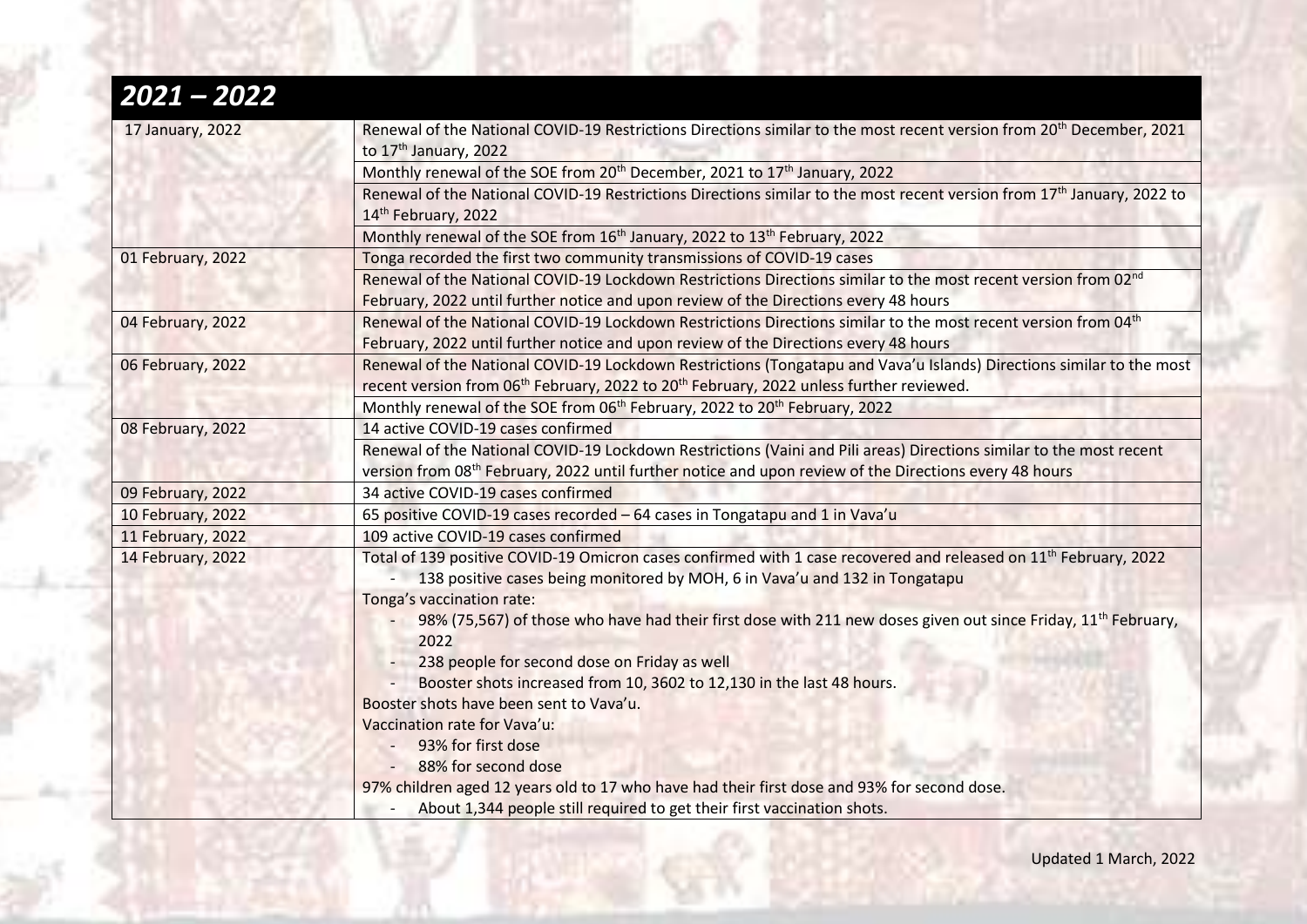|                   | Renewal of the National COVID-19 Restrictions (Ha'apai, 'Eua, Niuatoputapu mo Niuafo'ou) Directions similar to the<br>most recent version from 14 <sup>th</sup> February, 2022 to 14 <sup>th</sup> March, 2022                                                                                                                                                                                                                                                                                                                                                                                                                                                                      |
|-------------------|-------------------------------------------------------------------------------------------------------------------------------------------------------------------------------------------------------------------------------------------------------------------------------------------------------------------------------------------------------------------------------------------------------------------------------------------------------------------------------------------------------------------------------------------------------------------------------------------------------------------------------------------------------------------------------------|
|                   | Monthly renewal of the SOE from 14 <sup>th</sup> February, 2022 to 14 <sup>th,</sup> March 2022                                                                                                                                                                                                                                                                                                                                                                                                                                                                                                                                                                                     |
| 17 February, 2022 | 208 positive COVID-19 Omicron cases since February, 01.<br>Seven recovered<br>Six negative results<br>195 current active COVID-19 cases recorded in Tonga<br>Vaccination rate for the whole of Tonga:<br>98% people who have had their first dose<br>90% who have had their second dose<br>20% booster shots<br>Vaccination rate for Vava'u:<br>93% who have had their first dose<br>88% for second dose                                                                                                                                                                                                                                                                            |
| 18 February, 2022 | Lockdown restrictions eased for 7 days<br>23 recoveries from the 195 active COVID-19 cases<br>24 new positive cases reported<br>Total of 196 active COVID-19 cases recorded in the last 24 hours<br>25 positive cases recorded in MIQ on Thursday, 23 have been recovered while two are still active cases<br><b>Vaccination rate:</b><br>99% of those who have had their first dose<br>90% for second dose<br>20% for booster shots<br>A total of 1,093 people are still required to undertake their first dose<br>Renewal of the National COVID-19 Lockdown Restrictions (Tongatapu and Vava'u Islands) Directions from 20th<br>February, 2022 to 27 <sup>th</sup> February, 2022 |
| 23 February, 2022 | 467 people are required to get their first dose<br>20 COVID-19 cases have been recovered at Hu'atolitoli Prison with five active cases remaining.<br>78 people have been discharged<br>57 recovering with remaining;<br>133 active cases being monitored.<br><b>Vaccination rate</b><br>99% remains for first dose<br>91% for second dose<br>26% for booster shots<br>$\overline{\phantom{a}}$                                                                                                                                                                                                                                                                                      |